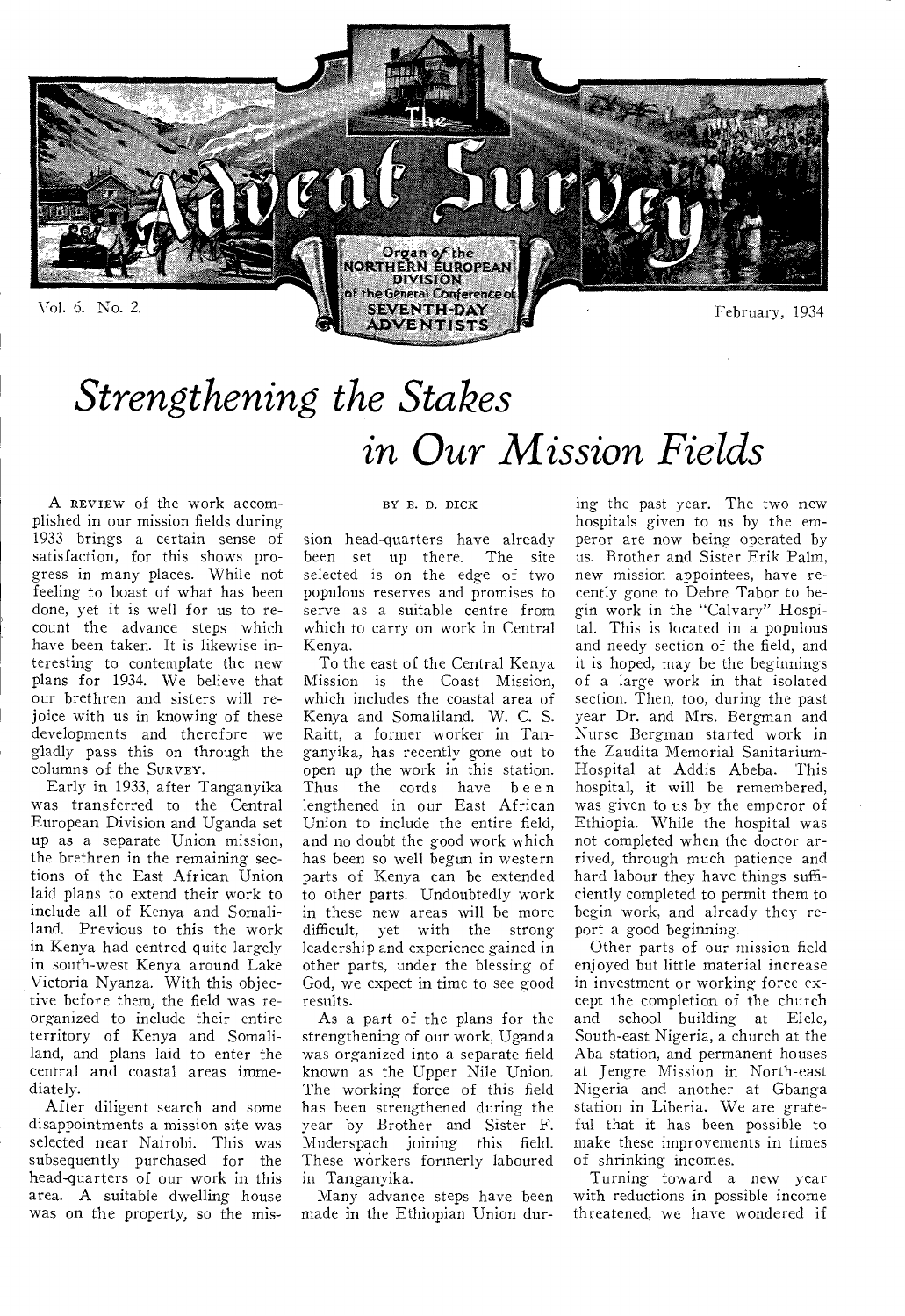we could venture any new work. We are glad, however, to say that we are planning to strengthen our stakes in a number of places. One of the calls which has been awaiting our attention for years is the training school in the Gold Coast. We have, with the opening of this year, authorized the selection of the site for this school and have provided funds for the first house. We hope to make further provision for this project as rapidly as they are ready to proceed with the buildings.

The Nigerian Union comes in for its share of benefits for 1934. Already this year we have purchased a full printing unit for this Union, so they will be able to supply the field needs in respect of all small booklets, papers, etc. We are happy in being able to provide this equipment, for a printing press greatly strengthens the work of any mission.

Then, too, with the opening of the year we are planning to send a third family to South-east Nigeria. This area gives promise

of a large harvest of souls and a third family is greatly needed in order to help the over-burdened workers now in the field.

In connection with the sending of the third family to Nigeria we have also provided funds for the opening of a girls' training school at Aba. A training school for girls has been one of the lcng-felt needs of this area and will be a great asset to the interests of our work there.

Two other needs are also being met this year. One of these is a second house for the Dogba Mission, our station in Northern Cameroons, where now we have only one house for two families. The other is another house foi workers in the Upper Nile Union.

We feel very happy in being able to provide these added facilities in these times of financial strain, but know that even these are only a part of the most urgent needs. We are sure that even this will be much appreciated by our missionaries and greatly encourage them in their work.

### *Poland and Finland*

#### BY L. H. CHRISTIAN

WE see a deeper mission zeal and other encouraging omens of true progress in every part of the Division. In our public lectures this winter, the attendance and interest is the best we have seen in many years. The tithes and offerings in 1933 were larger in many conferences than in 1932. Our people are waking up, and with our ministers there is a new seeking after God for greater power and success. These joyful facts were very manifest, too, in meetings we attended in Poland and Finland just before and through the holiday week.

In Warsaw the Polish Union committee had met to pray and to plan for 1934. Poland is one of our large opportunities. Its population is over 32,000,000. We are glad to state that its capital, Warsaw, the second largest city in this Division, is to have a good public hall effort this year. Very many smaller series of meetings will also be held. Conditions in Poland are constantly improving. The government is stable and follows intelligent plans for the welfare of the people. There is liberty for individual initiative and growth, and every opportunity to preach the Gospel. Brother Babienco and his fellow-workers are of strong courage. The Lord is greatly blessing them in the Polish Union. Larger plans for evangelism, Harvest Ingathering, colporteur work, as well as individual soul-winning and home missionary activities, were adopted. A conference nurse, who will instruct our people, has been secured. This is the first small beginning of medical missions in that Union.

From Poland we went on to the conference workers' institute at the Finnish school near Abo. Brother Lindsay, the Union president, was there, and laboured very.earnestly with others to make the meeting a most helpful one. It cheers us to see the growth which the Advent movement has made in Finland.

We now have over 2,000 members in that interesting country. The Finns are an intelligent people. They have made great forward strides in education, order, and human happiness, especially since they secured their complete independence from Russia and could organize a good government of their own. It is very cheering to see a large group of consecrated, capable workers in Finland. We have two conferences in that country, the Swedish and the Finnish. In the Finnish Conference alone they baptized 236 people in 1933, and the prospects for 1934 are even brighter. Brethren Kohtanen, Rintala, and other devoted ministers are doing a large work for God. The Advent movement has now extended to within the Arctic Circle, and many praise God for the truth in those northern lands. Our brethren in Poland and Finland believe that in their fields this year will be the best in the history of the Advent movement.

### Pray for our Missionaries

RECENT letters from the Upper Nile Union tell of the difficulties which our workers of that field have recently experienced on account of illness. At the time of his writing Brother Toppenberg told of Mrs. Rye Andersen's attack of the dreaded blackwater fever. He reported her making good progress and now convalescing at the main station at Kireka Hill. At the same time Sisters F. Muderspach, V. E. Toppenberg, and Brother Andersen were in the hospital suffering from heavy attacks of malaria. He, too, was ill from fever and should have been in the hospital, but had to remain at home lest his children also might come down with a similar attack and be alone.

When one reads of these trying experiences it really makes a pretty dark picture, but this is just as it is. One cannot but admire the bravery of these dear brethren and sisters and pray that God may spare their health and lives so that they might continue the good work which has been begun in that dark<br>and needy land. E. D. DICK. and needy land.

*(Latest news on page 8.)*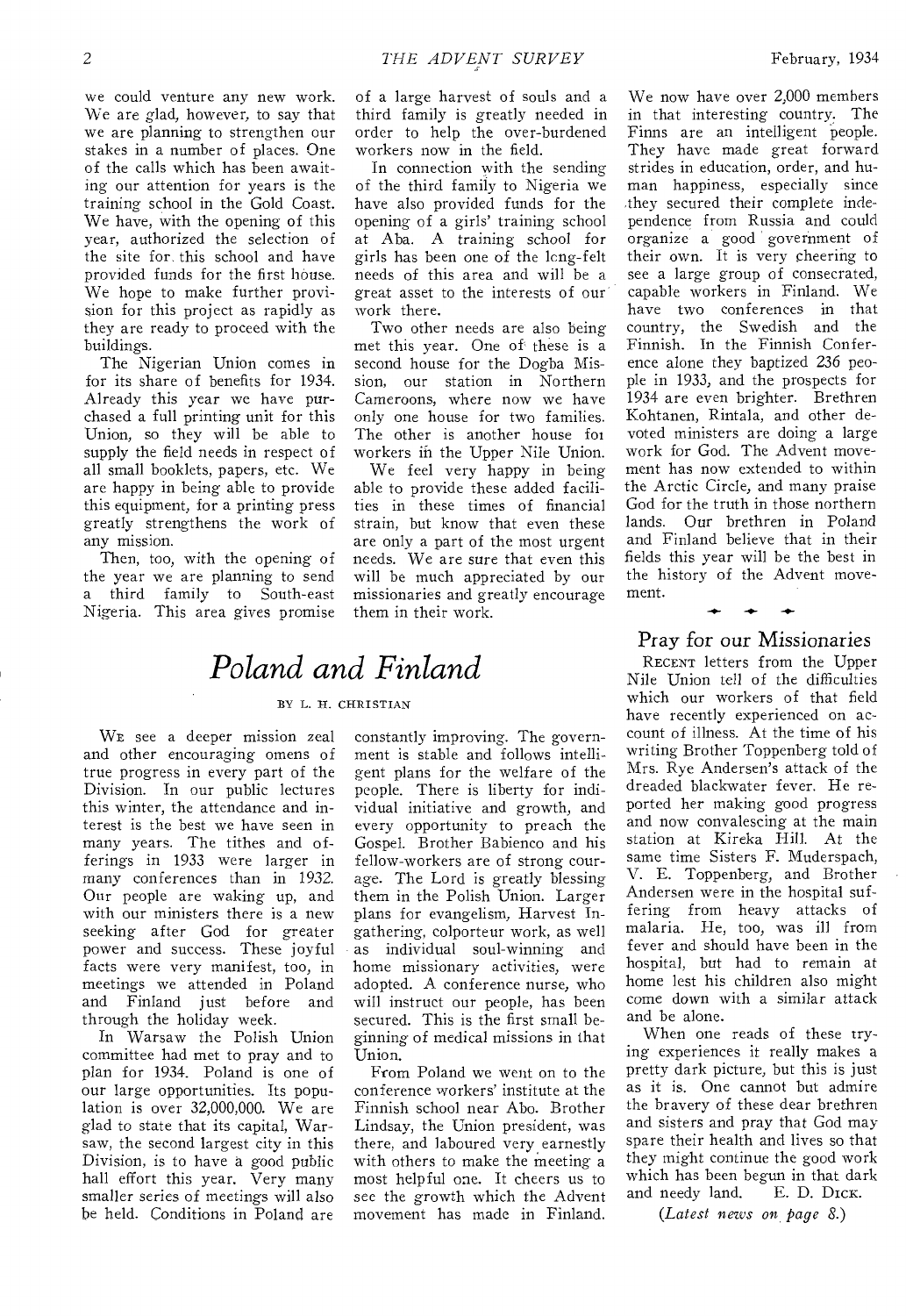### *Among Our Training Schools*

#### BY E. D. DICK

IT has been my privilege recently to spend some time in the training schools of the homelands of the Division and to see the earnest efforts which the faculties of these schools are putting forth to "rightly train" the splendid groups of young men and young women under their care. I have not only met with the faculties and students in these schools and observed the work which was being done, but in a number of places I have met with the boards of management and shared in the study of their problems as they are constantly endeavouring to improve the facilities and strengthen the work of their schools.

Early in September I spent five days at Newbold College, the training school of the British Union. Newbold, as the college is generally known throughout the field, is located on a beautiful estate of 300 acres near Rugby. While beautifully located and having ample buildings, lending itself to a large development, nevertheless the upkeep and maintenance of this large school plant is a heavy financial load. Since the school's opening at Newbold in 1931, when it was transferred from its former crowded quarters at Stanborough Park, it has enjoyed a good enrolment. An adequate and experienced staff has been associated with the college and the standard of work done in the school has steadily risen. This year, however, the enrolment has dropped to ninetythree, the smallest since 1928. The tuition income for the year is therefore greatly reduced. This, together with the further general slump in the prices of farm products, has considerably reduced the school's anticipated income for the current year. It is always difficult for the administration of a school to adjust itself when for any reason the anticipated income falls short of the budget calculations. The board of managers which met while I was visiting the college was faced with the dilemma of reducing the staff and lowering the standards of the school or retaining the staff and maintaining the high standard for which the college has been so earnestly striving. The board, after canvassing every possibility of effecting wise economies, chose to maintain the standards of the school and provide an increased subsidy to meet the anticipated deficit.

While there the board also authorized the installation of a larger boiler for their central heating plant which, together with other contemplated alterations, will add greatly to the school's comfort and service.

One of the essential factors of a successful school is a sympathetic board of managers. As I sat with this board and saw them earnestly endeavour to provide for the school's needs, I greatly appreciated their spirit of co-operation towards the school. Principal Murdoch and his faithful corps of teachers are labouring earnestly for the best interests of the youth entrusted to their care, and are deserving not only of the cooperation of the board, but the earnest prayers of all our believers throughout the field.

I next visited our school in Denmark, near Vejlefjord. "Vejlefjord Hojskole" is located on a farm of eighty acres, most of which slopes to the south and overlooks a beautiful fjord. The school plant, which is comparatively new, consisting of two main buildings, three teachers' cottages, greenhouses, storerooms, workrooms, cellars, etc., was built by the brethren in Denmark. It serves the needs of the school in an economical way. The farm, which to some did not give promise of being very satisfactory when the school site was first chosen, is now surprising the best farmers in that good farming area. Under the magical touch of Principal Johnson, who is somewhat of a soil expert, the "desert" is made to "blossom as the rose." Besides an abundance of general

farm crops for the school's use, they produce a large amount of vegetables for the market. Their three greenhouses, scores of hotbeds and cold frames, and a welltilled garden, produce enough so that the school gardener is kept on the road five days each week (two days only half) selling the crops. Their beautiful strawberry patch this year produced twenty-two hundred pounds of strawberries and next year they prophesy that they will have "strawberries by the ton" (not less than three).

Nor is their school all manual work, though a wholesome spirit of industry prevails. They are accomplishing a high standard in their classwork. Besides operating a good church school, they carry four years of work corresponding to the academy or high school. As proof of the good work being done in the classroom, last year the graduates of the school sat for the government examinations. It is gratifying to know that the pupils of our school ranked the highest of any private school in Denmark. The enrolment of the school is seventy-seven. This is slightly less than last year, but the prospects are favourable for the school to operate within its budget for the year. While I was at the school the board of managers came together to counsel over problems relative to the school's work. It was pleasing to see the spirit of co-operation and interest taken in the school on the part of the board, which augurs well for the school's future.

From here I went to Warsaw, where the board of managers of the Polish School were met to study the problems of their school. Previous to this meeting a thorough canvass of the possible attendance of the school had been made, together with the amount of money which each could pay for their school fees. This revealed that only twenty-one students could contemplate coming and that only a few of these could pay a small part of their year's expenses. After a careful and sympathetic study of their problem, they reluctantly voted to close the school for the coming year. Plans were laid for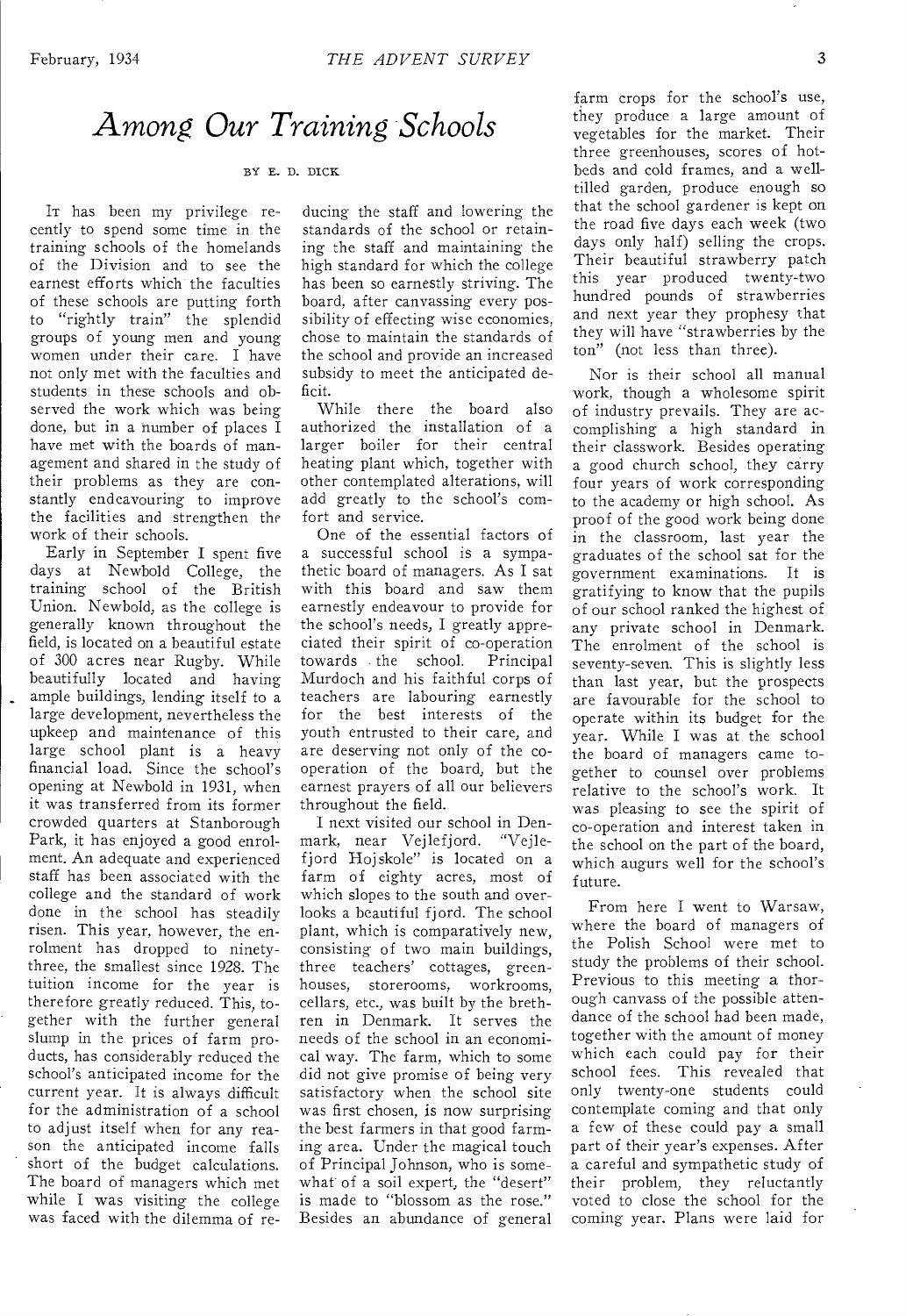the maintenance of the school plant at minimum cost and it is hoped that the school can be reopened at the beginning of another school year.

My next place of visit was the Baltic Union Training School located just across the lake from the city of Riga, a city with a population of 339,997. It is reached by motor-boat during most of the year and by transport across the ice during the winter.. While it is accessible to this large city, it is also quite isolated. It therefore offers some advantages in the way of industrial development which others of our schools do not have.

The buildings of this school are generally quite poorly constructed, and much needs to be done to add to the comfort of the school.

Despite this, however, and many other handicaps, their six teachers and forty-seven students are a courageous, happy company. Besides the material handicaps, the school has an added burden in having to carry work in the Lettish, Estonian, and Lithuanian languages. Special teachers must be provided in each of these languages, so that the class work may go smoothly. In the chapel and other general meetings the services must be interpreted in the three languages.

I greatly admired the courage of those leading out in the school in developing some industries so that more of the young people can be in school. They were particularly fortunate in securing the services of a mechanical expert who constructed a number of excellent wood-working machines suited for the manufacture of windows, window casings, doors, door frames, and other mill work. When I visited the school they had orders in hand for windows and doors which would keep them busy till well into the winter and they were then working eighteen hours per day.

Perhaps more unique as a school industry is their glass cutting shop where eight students find remunerative work sufficient to keep them in school. In a small room a shaft carrying six grinding stones and two polishing wheels is driven by a small electric

ving stones these boys sit with tumblers, jugs, cake trays, and other types of glass ware and cut on these various decorative patterns. The remarkable feature of the work is the fact that these young people had no pattern before them, but worked from memory the various designs which they wished. Glassware of many descriptions is purchased from glass factories and after being thus ornamented is resold to retail merchants throughout the country.

The school administration is now planning a new development which they hope has a bright future. A certain noted doctor in the university of Riga discovered on the school farm a soil deposit which is said to have medicinal values when used as a bath. They have now built a small treatment room in which provision will be made for the giving of mud baths and other types of treatments. Those of faith whisper that this is the beginning of a sanitarium where a number of the young people may work their way through school.

In order to help the school in its finances they operate a summer pension for guests from Riga. The past summer was successful and brought in a good gain. Here also I had the opportunity of meeting with the board of managers to study some of their school needs. Struggling as this school is to help so many of the young people to receive a Christian education, Principal Kipurs, R. Ausin, the business manager, and the other members of the faculty, are deserving of every encouragement. I left this school greatly encouraged by the brave efforts which are being put forth for the young people of this school.

A night's ride by train from Riga to Tallinn, a most tempestuous crossing of the Baltic Sea to Helsingfors, and a few hours' ride by train brought me to "Toivonlinna," our Finnish School. Here in the most picturesque surroundings—granite hills covered with spruce, fir, and birch—the school plant overlooks a series of bays which are arms of the Baltic Sea. It is truly "beautiful for situation." I was greatly pleased to see Brother A. Rintala, the principal of the ing undergone two heavy operations during the past summer. He, together with three other teachers, a matron, and a farm foreman, constitute the staff of the school, in which three classes or years' work are offered. A student body of thirty-five boys and girls seemed happy in their work. This school, too, operates as a sanitarium during the summer. This past summer was the first season in this location. Even so they were overcrowded with patients. The institution having been designed for sanitarium purposes is rather handicapped in classroom facilities. In spite of this, however, the school is doing good work. A family spirit prevails in their small school group and all are co-operating in making the school year highly profitable.

From there I travelled on to the Swedish School, Ekebyholm, located some thirty-five miles north of Stockholm on a 1,700 acre farm. This is the school's second year in this location. This place, too, was formerly a nobleman's estate. Besides a large number of farm buildings and labourers' residences, there are four principal buildings. These, after some alterations and improvements, are serving well the needs of the school. This plant, too, serves as a summer sanitarium and this summer, its first season, was filled to its limit with a good class of guests.

The enrolment of the school this year is sixty-two. This is somewhat less than last year due partially, perhaps, to the fact that they are carrying only four years of work as compared with five in previous years. Principal Nord and the business manager, E. Colson, together with a good faculty, are caring well for the best interests of the school. Located as this school is in the very bosom of nature, with a good programme of study, balanced with sufficient work on the farm, gardens, and barns, as well as indoor work to give profitable recreation, these young people seemed a happy group. Surely God has manifested His wisdom in His plans for education in these last days in counselling His people "to establish schools far away from the cities, where, without let or motor. Before these rapidly revol- school, at his work again after hav- hindrance, we can carry on the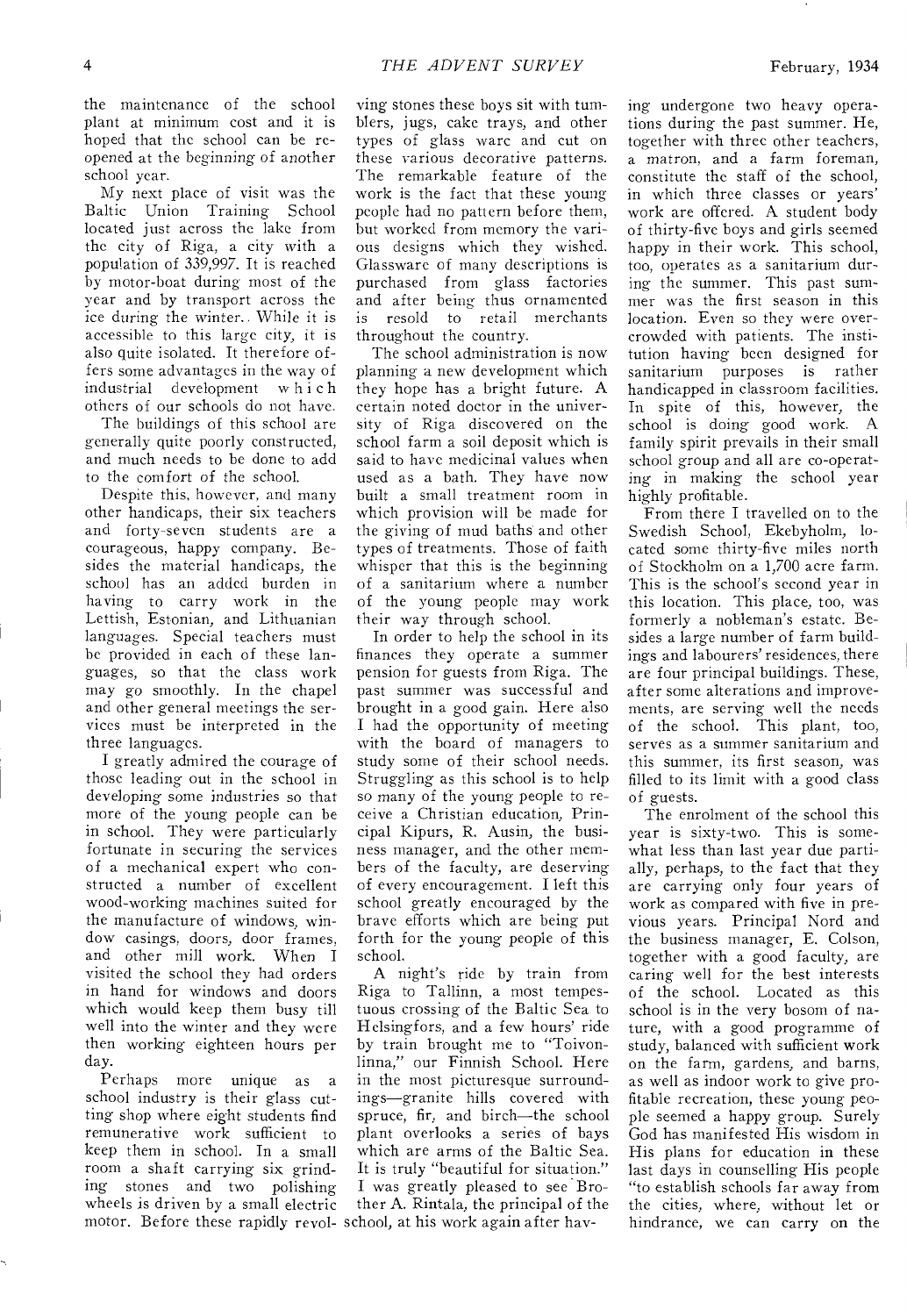education of students upon plans that are in harmony with the solemn message committed to us for the world."—"Counsels *to Teachers," pages 532, 533.* 

Another night's travel by train from Stockholm brought me to Oslo. Thirty miles north of Oslo, or five miles from the railway station at Jessheim, is "Onsrud," our Norwegian School, where Principal Hansen, assisted by four other teachers, is carrying on a good work for an earnest group of our Adventist youth. While the enrolment of the school is not large, there being only forty-two students, yet this is a substantial increase over the previous year. Here, too, is another commendable example of a school facing difficulties and handicaps, yet making the very most of them and through all doing a splendid work for its young people. Due to the fact that by some the advisability of the school's continuing in its present location was seriously questioned, needed improvements have not been made and a constructive policy for the school's future defined. No doubt definite decisions will soon be made and plans crystallized for a larger development of the school either in its present or another location. Regardless of these uncertainties, however, the teachers and students were settled down to a good programme of study, balanced with recreational labour, and a good work is being done in the school.

As I concluded this visit to our schools I thanked God anew for His guiding providences in causing His people to establish these cities of refuge for our youth in these many lands. I felt grateful for the earnest youth who are privileged to attend them this winter, yet could not but be reminded of the scores of youth of our churches who, for one reason or another, financial or lack of appreciation of their benefits, are not attending them. I pray earnestly that God may open the way whereby a larger number of our youth can enjoy these benefits of a Christian education. May God prosper the youth who are privileged to attend our schools, that they be living exponents of Christian education, demonstrating its benefits to those who have made these privileges possible.

I think, too, of the faculties of these schools. Upon them we have placed heavy burdens. Not only do we expect our youth to be trained in the formal subjects of education, but most of all to fear and to know God. This requires much of the grace and wisdom of God. As parents around our own firesides we are often perplexed and constantly find need of divine wisdom for the solution of the problems of our own boys and girls. How much more do our teachers in-our schools need a more abundant measure of the grace of God in dealing with the many under their care. We charge them with the sacred work of "restoring the image of God in the soul." May God bless them with strength and wisdom sufficient for their task !

### *Missionary Sailings*

OCCUPIED as we are with a busy round of regular duties, we perhaps do not often think of the comings and goings of our missionaries and their families. Considering their return to the homeland as well as their proceeding to the mission field, there is scarcely a time throughout the year when we do not have missionaries from our Division travelling on the high seas. It will no doubt be of interest to the readers of the SURVEY to know of the missionaries who have gone forward to their fields of appointment during 1933. The list is as follows :

*January.* 

Dr. G. C. Bergman, wife, and two children—America to Ethiopia (returning).

Miss Esther Bergman—America to Ethiopia.

K. Noltze and wife--Germany to Liberia (returning).

Miss P. Hovig—Norway to Ethiopia.

*June.* 

C. A. Bartlett and wife—England to Nigeria (returning).

C. T. Scott—Norway to Ethiopia.

*July.* 

F. L. Stokes—England to Gold Coast (returning).

*August.* 

J. H. Gronert—Denmark to Sierra Leone (returning).

Miss A. Nuka—Estonia to Sierra Leone (returning).

#### *September.*

V. E. Toppenberg, wife, and two children—South Africa to Uganda (returning).

*October.* 

Erik Palm and wife—Denmark to Ethiopia.

E. A. Flammer, wife, and two children—Germany to Liberia (returning).

Mrs. J. H. Gronert and three children—Denmark to Sierra Leone (returning).

*November.* 

*W.* C. S. Raitt and wife—England to Kenya (returning). *December.* 

A. W. Cook—England to Nigeria (returning).

W. T. B. Hyde and wife—England to Nigeria (returning).

T. Tranborg, wife, and two children—Denmark to Sierra Leone (returning).

Miss M. Wharrie—England to Nigeria (returning).

Miss D. Nielsen—Denmark to Kenya (returning).

Miss R. Hofstad—Norway to Ethiopia.

Dr. Nicola, wife, and two children—America to Ethiopia.

R. Bergstrom and wife—Sweden to Cameroons (returning).

These faithful workers with their co-labourers in their fields have left their friends and loved ones, denied the comforts and conveniences of the homeland, not only risking their lives in travelling, but also in the unhealthful climates and conditions to which they often go.

We should pray daily that God may protect them in their travels, give them courage and wisdom for their work, keep them in the midst of heat, disease, and altitude, and richly reward their service and sacrifice with a large fruitage of souls for their labours.

E. D. DicK.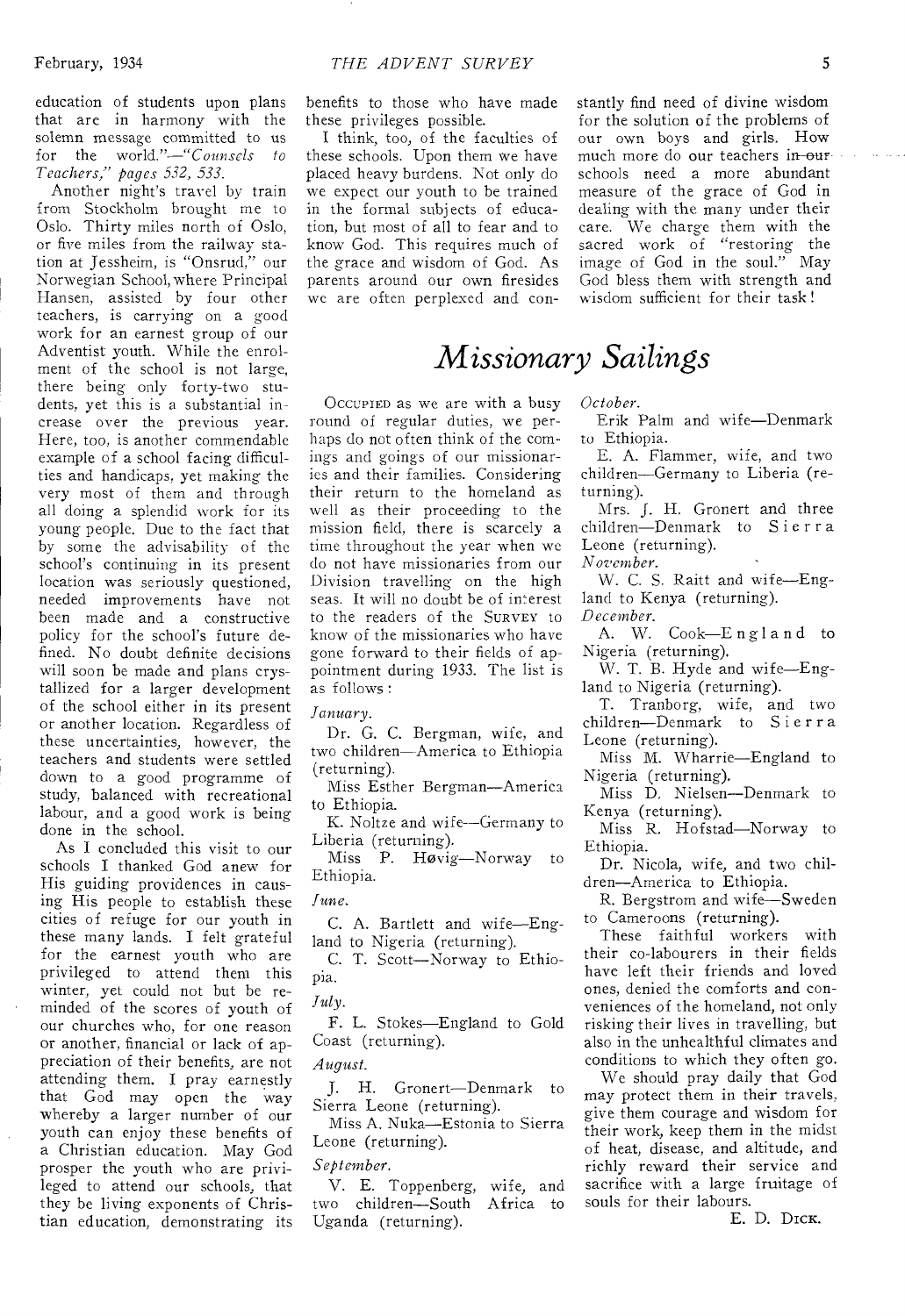

*The mission home at Bekwai, Gold Coast.* 

## *New Gold Coast Head-Quarters*

#### BY J. CLIFFORD

FOR many years the question of suitable head-quarters for the Gold Coast Mission has been under consideration. Since the year 1914 our mission at Agona has been the chief centre of our work in the field, and more than four hundred baptized believers in the district testify to the good work our missionaries have done. But it was realized that it would be an advantage to locate the head-quarters in a place where both rail and read facilities, as well as a better postal service, could be obtained. And with this was a strong desire to enter a new district with the message.

After careful investigation, Bekwai, the second largest town in Ashanti, was chosen. As a result of interviews with the Omanhene, or paramount chief, and people, an excellent site was given to the mission, and last year it was our privilege to commence work in this new district.

The greater part of Ashanti is forest land, and much work was entailed in felling and uprooting the large trees before building could begin. But at length a substantial building of concrete blocks was completed, containing office and living quarters, and then, as far as the general care of the work

would allow, we were able to plan for more aggressive work in our new district.

Bekwai has a cosmopolitan population. In addition to the native Ashantis there are numbers of Fantis, Gao, Moshis, Hausas, and even Yorubas from Nigeria, who have settled there for trade.

*Northern Nigeria* 

[The following is taken from a letter written by Brother John Hyde concerning the work in Northern Nigeria.]

WE have been in our house a month or two now and very much appreciate the change. We have really a very nice house. We do feel that we have been guided in the work on it, for on many points we were quite without any idea of what to do for the best, but eventually someone got an inspiration and we went a step or two farther. The result is that we have a house that causes strangers to gasp and stare when they come in. The whole scheme is so simple and ordinary that they find it hard to know why the effect is so striking. Of course, just now everything is fresh and bright. Tropical sunshine and the dusty Harmattan wind will take

We had held public services in the chief's palace, the market place, and other centres, in both English and Ashanti, but so far the response had not seemed very encouraging. But this summer,• with building work completed, we endeavoured to arrange our field duties so as to allow us to conduct a month's special effort in the town. An unused garage was secured, and fitted out with plank seats, and public services held every night. Prejudice and reserve were broken down as Christ and His salvation was set before the people, and our firstfruits included converts from three different tribes. These services have been continued by Brother Stokes since we left for furlough, and at present more than twenty persons have taken their stand and form a Sabbath-school and a baptismal class. The local chiefs are now assisting us to erect a suitable church building on the mission compound.

Work in the surrounding towns has resulted in the raising up of two other Sabbath-schools of twenty-five and fifteen members respectively. We believe that this fruitage is the earnest of a larger ingathering of souls in the district as the work is continued. We thank God for this new centre of light in Africa's darkness.

some of the shine off things. But, at the moment, we are very pleased.

Our old house is now the dispensary. We have made the store into a waiting-room and a place where worship is held. Then our dining-room is the wet treatment room, our bedroom is the examination room. Sonny's room is the medicine store, and my office is nothing just now. We have recently reached a daily attendance of fifty-eight. The Government are endeavouring to build us six more huts and supply some disinfectant and dressings. If they do, we shall be greatly aided in our work.

The three huts that we already have are very useful. Sometimes we have had over a dozen women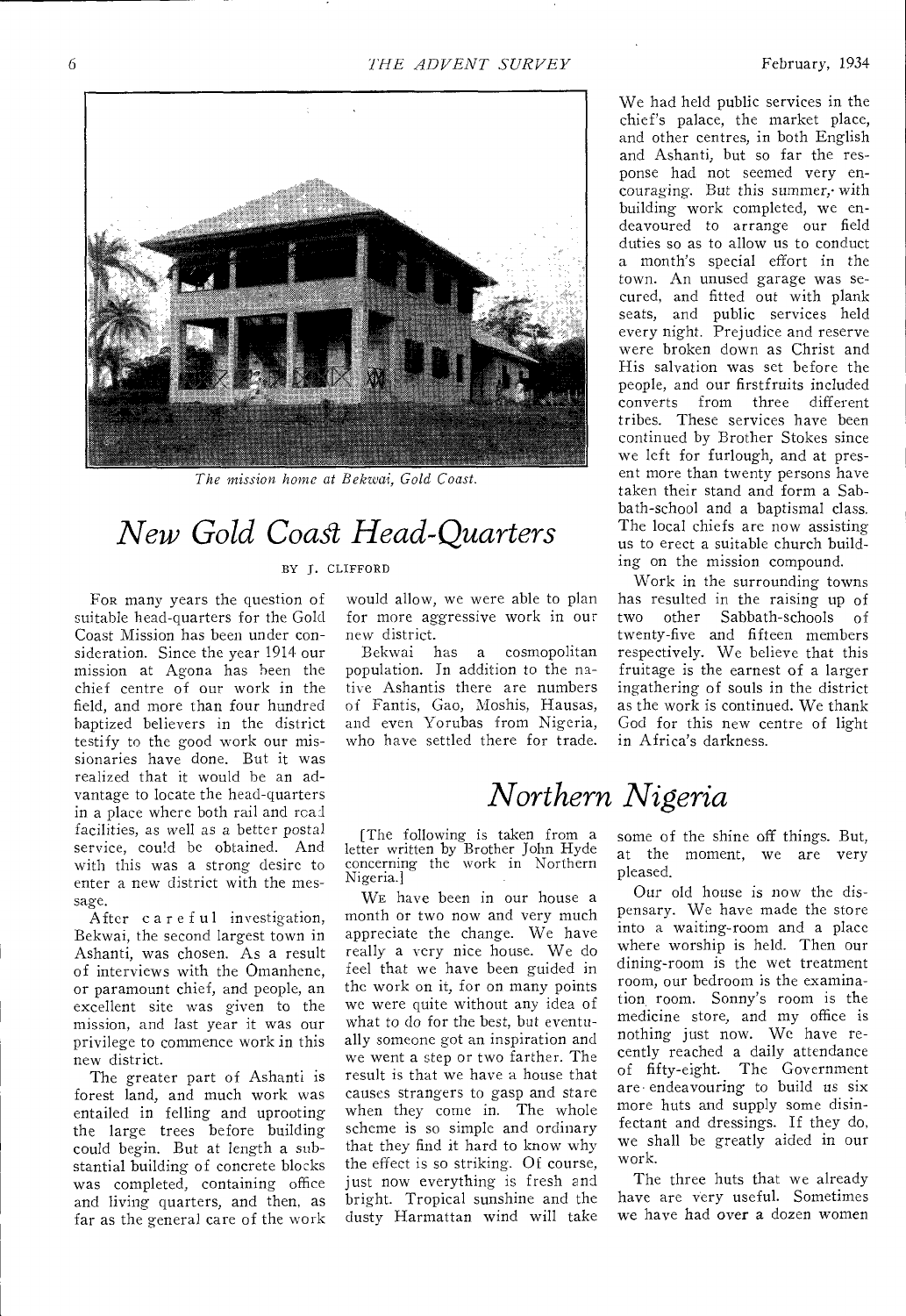and children in one. To us it is shameful overcrowding, but they are used to it. They were all suffering from severe sores in the feet caused by jiggers. We have taken literally hundreds of jiggers out of one person, sixty out of one toe. After such an experience the patient is glad not to have to walk far.

We have some very bad cases just now. We are by no means sure all will recover. But our faith in God and His ability to heal is high, and we do not despair, even of these cases. But it is extraordinary how bad these cases can become. In other parts of West Africa where jiggers are well known, they seldom develop in this way.

However, the jiggers are helping the work. We had a number of children with us. In ten days those children learned three hymns. There was a moon at the time and when we wanted to sleep these children, 300 to 400 yards away, were singing their hymns so loudly that we had to lie awake. But we didn't mind that. The experience showed me that a school could be very worth while here. I had not been so sure before. Last Sabbath afternoon, about half-way through the meeting, a group of a dozen other pagan children filed in. We have been trying for a whole year to get those children. We have visited their homes many times. We have been eager to give medicine to any child with even the least amount of sickness—anything to get them to come to us. They have promised, but until now have never kept their promises. We were very thankful to see them arrive. They were to come again to-morrow, but they turned up today !

Our compound is fairly alive with pagans most of the day. We have planted some ground-nuts this year. They are about the only commercial crop we can grow. The pagan women are doing the picking for us and the money helps towards their medicine or their maintenance. Last month we had over £2 income from medicines. Not all that was in cash. Much of it was in corn or yams or chickens. You know, we were building a

store in our yard opposite to the kitchen. Some might query the need for that, but even now it is chock full with maize, guinea corn, millet, ground-nuts, beans, potatoes, and there is much more to dig and daily more comes as medicine-money.

You remember Sister Bergstrom told about how she repeated a certain thing time and again only to find when she questioned the natives that they denied ever having heard about it. Our people are like that. It is very trying and very baffling. The bright spot is the hymn singing. Then one can see wizened, dried-up old faces smile and nod and bodies swing and sway to the rhythm of the tune. Then one feels that a message is going home and will stick and recur to the mind over and over

until in God's providence fruit will he borne.

However, I despair, at this stage, of holding these people nightly for a few weeks. They so soon tire. Why, they can't come every day for medicine. "You will not fail to come every morning?" "No !" "You will not forget?" "No. Can a sick man forget his medicine?" But they can and do. But we are *going* to try, as long as they will listen. They have no houses in which a European bed could be set, so I am asking the Union if one of those Cameroon tents is standing idle. How I wish I had a lantern. In the Gold Coast we began to pose scenes from Bible stories and parables using natives. Such pictures were very useful indeed. They would be still more useful here.

### *Camp Meetings in South Kenya*

#### BY S. G. MAXWELL

I HAVE just got back to the office from a month's visit to the camp meetings. Considering this was the first time we had tried these gatherings, they were very successful. We had an anxious time over the weather as it is quite out of the normal this year. The first two camps had to be postponed, so we started with Kisii. This was held in a beautiful spot by the Kuja river. A grove of eucalyptus trees afforded pleasant

shade for part of the day. Meetings were held over Friday, Sabbath and Sunday. On Sabbath 2,200 were present and an annual offering of 1,400 shillings was given. This was an average of over two shillings per member and was the best for the entire field. Eightyfour were baptized at the close of the camp. This will now give South Kenya a membership of 700.

The meetings were opened with



*Sabbath-school during the South Kisii camp meeting.*